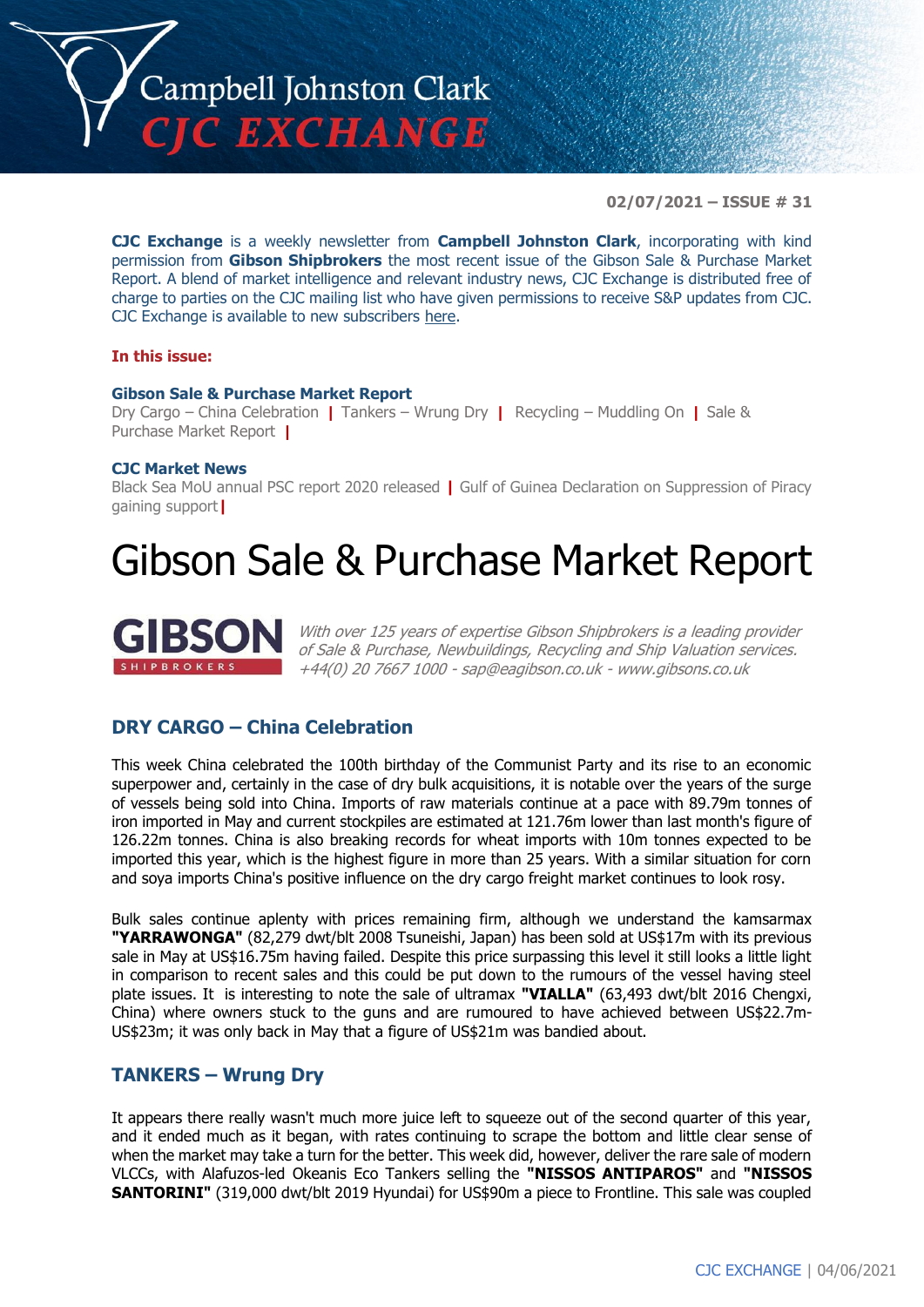

with Okeanis' concurrent purchase of two scrubbered, dual fuel-ready resale VLCCs being built at Hyundai from by Alafuzos' private arm, Kyklades Maritime, for US\$97m each.

There continues to be a steady trade in older tonnage, with the ongoing strength of scrap prices giving values in this segment a welcome boost. Maran has continued clearing out their older tonnage, selling the **"MARAN TRITON"** (318,692 dwt/blt 2003 Hyundai) to undisclosed buyers for US\$29m, while China VLCC has sold the **"NEW CENTURY"** (299,031 dwt/blt 2004 Universal) for US\$ 30.2m, also to undisclosed buyers. These prices are a far cry from the mid-20s which similar-aged vessels were sold for earlier this year, and this jump can be ascribed almost entirely to the fact that scrap prices have jumped more than 30% since the beginning of the year.

#### **RECYCLING – Muddling On**

Once again it has been a fairly quiet week in Recycling markets as scant supply of ships continues. Local steel markets in Alang weakened for a second consecutive week, which comes as a disappointment to breakers. This could just be a temporary blip, as overall sentiments and fundamentals remain strong

The full lock-down in Bangladesh started from 1 July due to the surge in Covid-19 cases, although this has not impacted the demolition markets as such with local steel prices, and demand still healthy and the Bangladeshi government has allowed Ship-Breaking activities to operate as normal.

Markets in Pakistan are also steady and end-breakers anticipate a jump in prices in Q4 2021 and as a result remain hungry to buy ships at prevailing prices.

#### **Gibson Sale & Purchase Market Report**

| <b>Vessel Name</b>      | <b>DWT</b> | <b>Built</b> | Yard                       | <b>Buyers</b>               | <b>Price</b><br>(\$/m) | <b>Notes</b>                                             |  |
|-------------------------|------------|--------------|----------------------------|-----------------------------|------------------------|----------------------------------------------------------|--|
| <b>BULKERS</b>          |            |              |                            |                             |                        |                                                          |  |
| <b>SPRINGBANK</b>       | 177,066    | 2010         | <b>New Times</b><br>(CHN)  | Greek buyer                 | 26.5                   | SS psd 11/20.<br><b>BWTS fitted.</b>                     |  |
| <b>MANGAS</b>           | 173,918    | 2011         | Bohai (CHN)                | <b>Undisclosed</b><br>buyer | 24                     | SS psd 5/21. BWTS<br>fitted.                             |  |
| <b>NANAKURA</b>         | 91,439     | 2003         | Oshima Zosen<br>(JPN)      | <b>Indonesian</b><br>buyer  | low <sub>12</sub>      | Coal trader, No<br>BWTS.                                 |  |
| <b>YARRAWONGA</b>       | 82,279     | 2008         | Tsuneishi (JPN)            | Greek buyer                 | 17                     | SS psd 4/20. BWTS<br>fitted.                             |  |
| <b>KOULITSA</b>         | 76,858     | 2003         | Oshima Zosen<br>(JPN)      | <b>UAE</b> buyer            | 13.7                   | <b>BWTS fitted. Dely</b><br>10/21.                       |  |
| <b>VIALLI</b>           | 63,493     | 2015         | Chengxi (CHN)              | <b>Undisclosed</b><br>buyer | $22.7 - 23$            | <b>BWTS Fitted</b>                                       |  |
| <b>LA LAMA</b>          | 61,301     | 2016         | I-S Shipyard<br>(JPN)      | <b>Undisclosed</b><br>buyer | low <sub>26</sub>      | SS psd 1/21. BWTS<br>fitted.                             |  |
| <b>SERENE SUSANNAH</b>  | 57,266     | 2010         | <b>STX Dalian</b><br>(CHN) | <b>Undisclosed</b><br>buyer | high 14                | SS psd 12/20.                                            |  |
| <b>DARYA LAKSHMI</b>    | 55,469     | 2009         | Mitsui (JPN)               | Costamare                   | low <sub>16</sub>      |                                                          |  |
| <b>IMPERIAL FORTUNE</b> | 53,505     | 2006         | Imabari (JPN)              | <b>Undisclosed</b><br>buyer | 13.25                  | SS psd 10/20.<br><b>BWTS fitted. Dely</b><br>$10-11/21.$ |  |
| <b>NEW UNITY</b>        | 53,472     | 2006         | Iwagi (JPN)                | <b>Undisclosed</b><br>buyer | 13.3                   | SS due 9/21.                                             |  |
| <b>POLA ANISIA</b>      | 46,412     | 2006         | Oshima Zosen<br>(JPN)      | <b>Undisclosed</b><br>buyer | 10.25                  | SS psd 3/21. BWTS<br>fitted.                             |  |

#### **S&P SALES**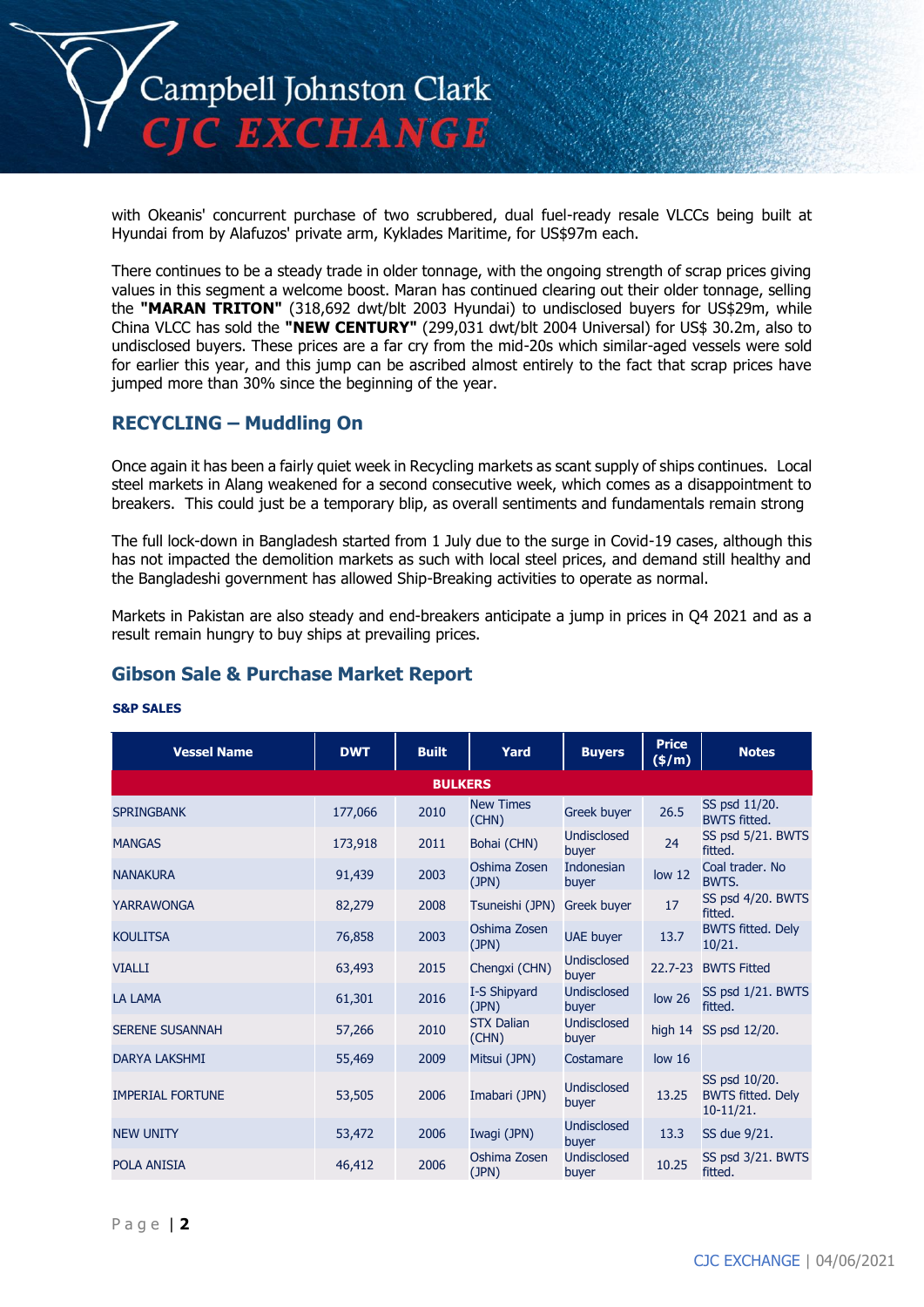# Campbell Johnston Clark<br>CJC EXCHANGE

| <b>LIBERTY ISLAND</b>                          | 37,218  | 2011           | Saiki (JPN)                               | Greek buyer /<br>Korean buyer | 15.1          | Dely 7/21. SS due<br>8/21. +BWTS<br>\$420k contract.                  |  |
|------------------------------------------------|---------|----------------|-------------------------------------------|-------------------------------|---------------|-----------------------------------------------------------------------|--|
| <b>INTERLINK PARITY</b>                        | 37,148  | 2012           | Huatai<br>Heavy (CHN)                     | Greek buyer                   | 14.2          | SS due 3/22. Ice<br>1C.                                               |  |
| N DISCOVERY                                    | 37,019  | 2012           | Zhejiang Ouhua<br>(CHN)                   | Costamare                     | 14.2          | SS due 10/22.                                                         |  |
| <b>HOUSTON PEARL + HAMBURG</b><br><b>PEARL</b> | 35,921  | both 2011      | Hyundai Mipo<br>(KRS)                     | <b>Undisclosed</b><br>buyer   | 14.35<br>each | Open hatch. SS psd<br>1+2/21. BWTS<br>fitted.                         |  |
| <b>JIA TAI</b>                                 | 35,112  | 2011           | Zhejiang<br>Yueqing<br>Changhong<br>(CHN) | European<br>buyer             | 9.2(A)        | Auction sale. SS<br>due 12/21.                                        |  |
| <b>DREAM ISLAND</b>                            | 34,467  | 2015           | Hakodate (JPN) Greek buyer                |                               | 18.2          | SS psd 9/20. BWTS<br>fitted.                                          |  |
| <b>KING COTTON</b>                             | 33,622  | 2011           | Shin Kurushima Undisclosed<br>(JPN)       | buyer                         | xs 14         | SS due 10/21. Price<br>inc. BWTS<br>novation.                         |  |
| <b>STAR LIFE</b>                               | 28,210  | 2011           | Shimanami<br>(JPN)                        | <b>Undisclosed</b><br>buyer   | 11.25         | SS psd 1/21. BWTS<br>fitted.                                          |  |
| <b>GLOBAL AQUARIUS</b>                         | 23,328  | 2010           | Imabari (JPN)                             | Greek buyer                   | 10            | SS psd 2/20. BWTS<br>fitted. Dely 11-<br>12/21.                       |  |
|                                                |         | <b>TANKERS</b> |                                           |                               |               |                                                                       |  |
| NISSOS ANTIPAROS + NISSOS<br><b>SANTORINI</b>  | 318,744 | both 2019      | Hyundai Ulsan<br>(KRS)                    | <b>Frontline</b>              | 90 each       | Scrubber fitted.<br>Dely 4q21.                                        |  |
| <b>MARAN TRITON</b>                            | 318,692 | 2003           | Samho (KRS)                               | <b>Undisclosed</b><br>buyer   | 29            |                                                                       |  |
| NISSOS KEA + NISSOS NIKOURIA                   | 300,000 | both 2022      | Hyundai HI<br>(KRS)                       | Okeanis Eco<br><b>Tankers</b> |               | Scrubber fitted.<br>97 each Alternative fuels<br>ready.               |  |
| <b>NEW CENTURY</b>                             | 299,031 | 2004           | Universal Ariake Undisclosed<br>(JPN)     | buyer                         | 30.2          | <b>BWTS fitted.</b>                                                   |  |
| <b>PERICLES</b>                                | 114,671 | 2003           | Samsung (KRS)                             | <b>Undisclosed</b><br>buyer   | 13            | DD due 11/21.                                                         |  |
|                                                |         |                | <b>GENERAL CARGO / MULTI PURPOSE</b>      |                               |               |                                                                       |  |
| <b>SIGMA</b>                                   | 10,131  | 2005           | <b>Zhejiang</b><br>Fanshun (CHN)          | Turkish buyer                 | 3             | Geared. SS+BWTS<br>due 9/22.                                          |  |
|                                                |         |                | <b>CONTAINERS / RO-RO / REEFER / PCC</b>  |                               |               |                                                                       |  |
| <b>SYDNEY TRADER</b>                           | 67,222  | 2005           | Hvundai Ulsan<br>(KRS)                    | <b>Undisclosed</b><br>buyer   | 42            | 4849 TEU.<br>Gearless. SS psd<br>10/20.                               |  |
| <b>MEXICO</b>                                  | 66,686  | 2002           | Hyundai Ulsan<br>(KRS)                    | <b>MSC</b>                    | 50.5          | 4839 TEY.<br>Gearless. Dely 4/22<br>basis SS psd<br>2/22+BWTS fitted. |  |
| <b>CORNELIA I</b>                              | 63,069  | 2010           | Jiangnan<br>Changxing<br>(CHN)            | <b>MSC</b>                    | 42            | 5100 TEU.<br>Gearless. SS psd<br>11/20.                               |  |
| <b>SPRING MAS</b>                              | 37,087  | 2002           | Kanasashi (JPN) MSC                       |                               | 29            | 2607 TEU.<br>Gearless. SS due<br>7/22.                                |  |
| <b>GDYNIA TRADER</b>                           | 22,968  | 2001           | Szczecinska<br>(POL)                      | <b>Undisclosed</b><br>buyer   | 11            | 1730 TEU. Geared.<br>SS due 7/21.                                     |  |
| <b>GAS</b>                                     |         |                |                                           |                               |               |                                                                       |  |
| <b>BW LIBERTY</b>                              | 54,975  | 2007           | Daewoo (KRS)                              | Arcadia<br><b>Shipping</b>    | 46.5          | 82,905 cbm. SS<br>due 11/22.                                          |  |
| <b>TOURAINE</b>                                | 30,309  | 1996           | Hitachi (JPN)                             | <b>UAE buyer</b>              | 9.5           | 37714 cbm. Fully<br>ref.                                              |  |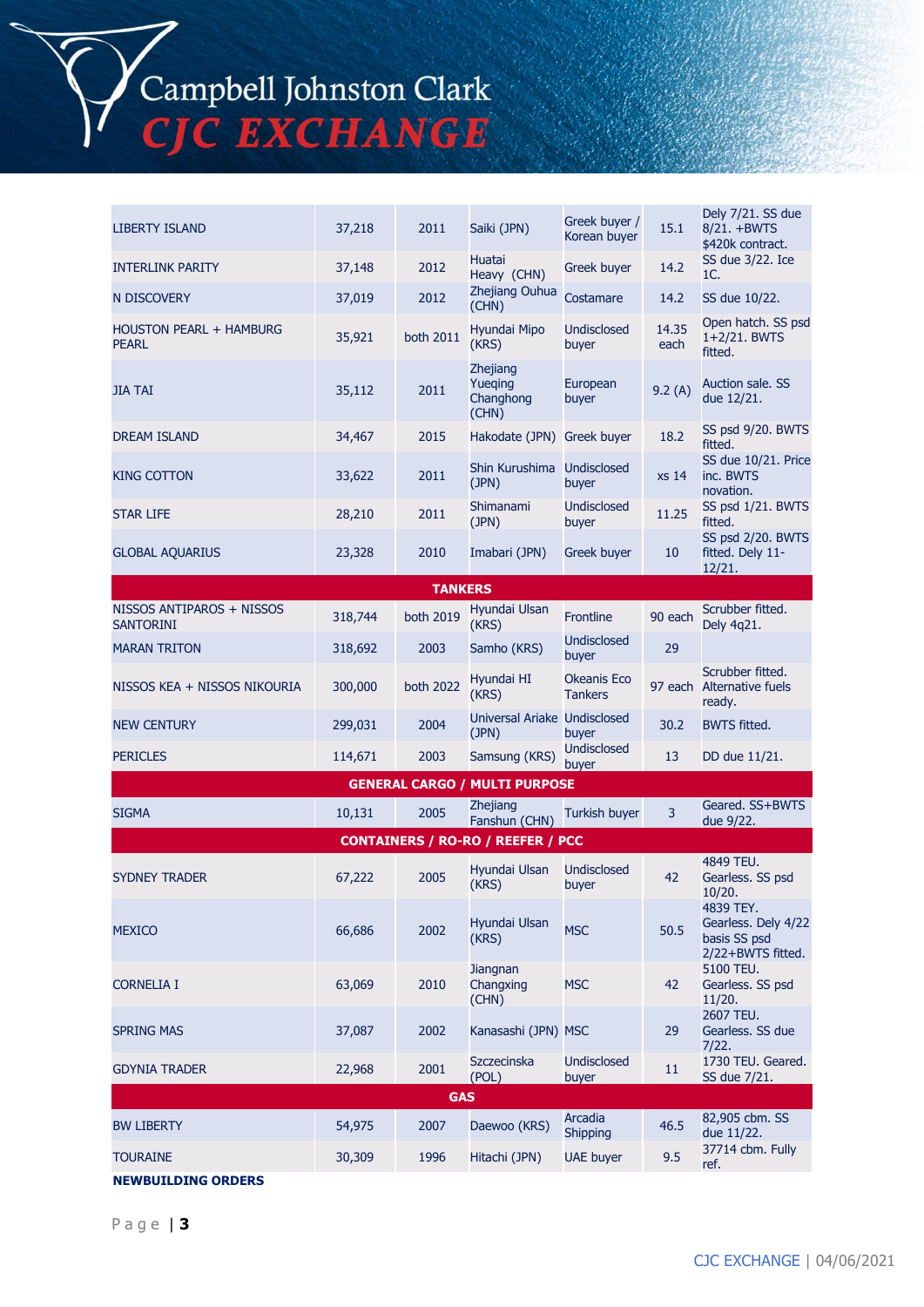## Campbell Johnston Clark<br>CJC EXCHANGE

| <b>Ordering Client</b>     | Vessel Type Size / No. | of units                               | <b>Shipyard</b><br>(Country)       | <b>Delivery</b> | <b>Price</b><br>$(\text{5m})$ | <b>Notes</b>                                                         |  |  |
|----------------------------|------------------------|----------------------------------------|------------------------------------|-----------------|-------------------------------|----------------------------------------------------------------------|--|--|
| <b>BULKERS</b>             |                        |                                        |                                    |                 |                               |                                                                      |  |  |
| <b>Himalaya Shipping</b>   | Newcastlemax           | 208,000 dwt New Times<br>$x 8 + 4$     | (CHN)                              | 2023            | 67                            | LNG dual fuel.                                                       |  |  |
| <b>Wisdom Marine</b>       | <b>Kamsarmax</b>       | 82,400 dwt Tsuneishi<br>x <sub>3</sub> | Zhoushan (CHN)                     | 2022            | 34                            | EEDI Phase 3.                                                        |  |  |
| <b>BoComm Leasing</b>      | Woodchipper            | 70,000 dwt<br>x 2                      | Chengxi (CHN)                      | 2023-2024       |                               | Gearless. Against<br>est 38-39 TC to Nine Dragons<br>Paper Holdings. |  |  |
| <b>BoComm Leasing</b>      | Woodchipper            | 64,000 dwt<br>x 6                      | Chengxi (CHN)                      | 2023-2024       |                               | Geared. Against TC<br>est 38-39 to Nine Dragons<br>Paper Holdings.   |  |  |
|                            |                        | <b>TANKERS</b>                         |                                    |                 |                               |                                                                      |  |  |
| <b>Elandra Tankers</b>     | LR <sub>2</sub>        | 115,000 dwt Hyundai<br>$x$ 4+4         | Vinashin (VIET)                    | 2024            | 56.5                          | Conventional fuel.                                                   |  |  |
| Proman                     | <b>MR</b>              | 49,900 dwt<br>x <sub>2</sub>           | GSI (CHN)                          | 2023            |                               | Methanol DF IMO<br>II. Declared option.                              |  |  |
|                            |                        |                                        | <b>CONTAINERS/RO-RO/REEFER/PCC</b> |                 |                               |                                                                      |  |  |
| <b>HMM</b>                 | Containership          | 13,000 TEU Hyundai HI<br>$\times 6$    | (KRS)                              | 2024            | reg 130.8                     | LNG ready. Hybrid<br>scrubber.                                       |  |  |
| <b>HMM</b>                 | Containership          | 13,000 TEU<br>x 6                      | <b>DSME (KRS)</b>                  | 2024            | reg 130.8                     | LNG ready. Hybrid<br>scrubber.                                       |  |  |
| Seaspan Corporation        | Containership          | x 2                                    | 11,800 TEU Yangzi Xinfu<br>(CHN)   | 2022            |                               | Against long TCs.                                                    |  |  |
| Wan Hai Lines              | Containership          | 3,055 TEU x<br>12                      | Nihon (JPN)                        | 2022-2023       | 48.8                          |                                                                      |  |  |
| <b>Euroseas</b>            | Containership          |                                        | 2,800 TEU x Hyundai Mipo<br>(KRS)  | 2023            | 38                            |                                                                      |  |  |
| Jinjiang Shipping          | Containership          | $2 + 2$                                | 1,900 TEU x Yangfan (CHN)          | 2023            |                               | Gearless.                                                            |  |  |
| <b>GAS</b>                 |                        |                                        |                                    |                 |                               |                                                                      |  |  |
| <b>SK Shipping</b>         | <b>LPG</b>             | 91,000 cbm Hyundai HI<br>x 2           | (KRS)                              | 2023            | 81.5                          | T/C to Alta Gas.                                                     |  |  |
| <b>Hartmann Schiffahrt</b> | <b>LPG</b>             | 40,000 cbm<br>x <sub>3</sub>           | Yamic (CHN)                        | 2024            |                               |                                                                      |  |  |

**Newbuild and Second Hand Values** (\$ million)

|                            | <b>Newbuild</b> |       | 5 Year Old 10 Year Old |
|----------------------------|-----------------|-------|------------------------|
| <b>Tankers</b>             |                 |       |                        |
| <b>VLCC</b>                | 98              | 71    | 49                     |
| <b>SUEZMAX</b>             | 65              | 49    | 33.5                   |
| <b>AFRAMAX</b>             | 53              | 41    | 26.5                   |
| <b>MR</b>                  | 37              | 27.5  | 19                     |
| <b>Bulkers</b>             |                 |       |                        |
| <b>CAPESIZE</b>            | $58.5^{\circ}$  | 37.5  | 31                     |
| <b>KAMSARMAX / PANAMAX</b> | $33^{\wedge}$   | 29.5k | 21k / 19p              |
| <b>ULTRAMAX / SUPRAMAX</b> | $31^{\circ}$    | 25.5u | 18.5s                  |
| <b>HANDYSIZE</b>           | $26.5^{\circ}$  | 21    | 14.5                   |
|                            |                 |       |                        |

| <b>Indices</b>  |                        |  |
|-----------------|------------------------|--|
|                 | C.O.B<br><b>Friday</b> |  |
| <b>BDI</b>      | 3285                   |  |
| \$/Yen          | 111.43                 |  |
| <b>VLCC</b>     |                        |  |
| <b>AG/East</b>  | 31.5                   |  |
| <b>TD3 (WS)</b> |                        |  |

^=Chinese price (otherwise based upon Japanese / Korean country of build)

**This report has been produced for general information and is not a replacement for specific advice. While the market information is believed to be reasonably accurate, it is by its nature subject to limited audits and validations. No responsibility can be accepted for any errors or any consequences arising therefrom. No part of**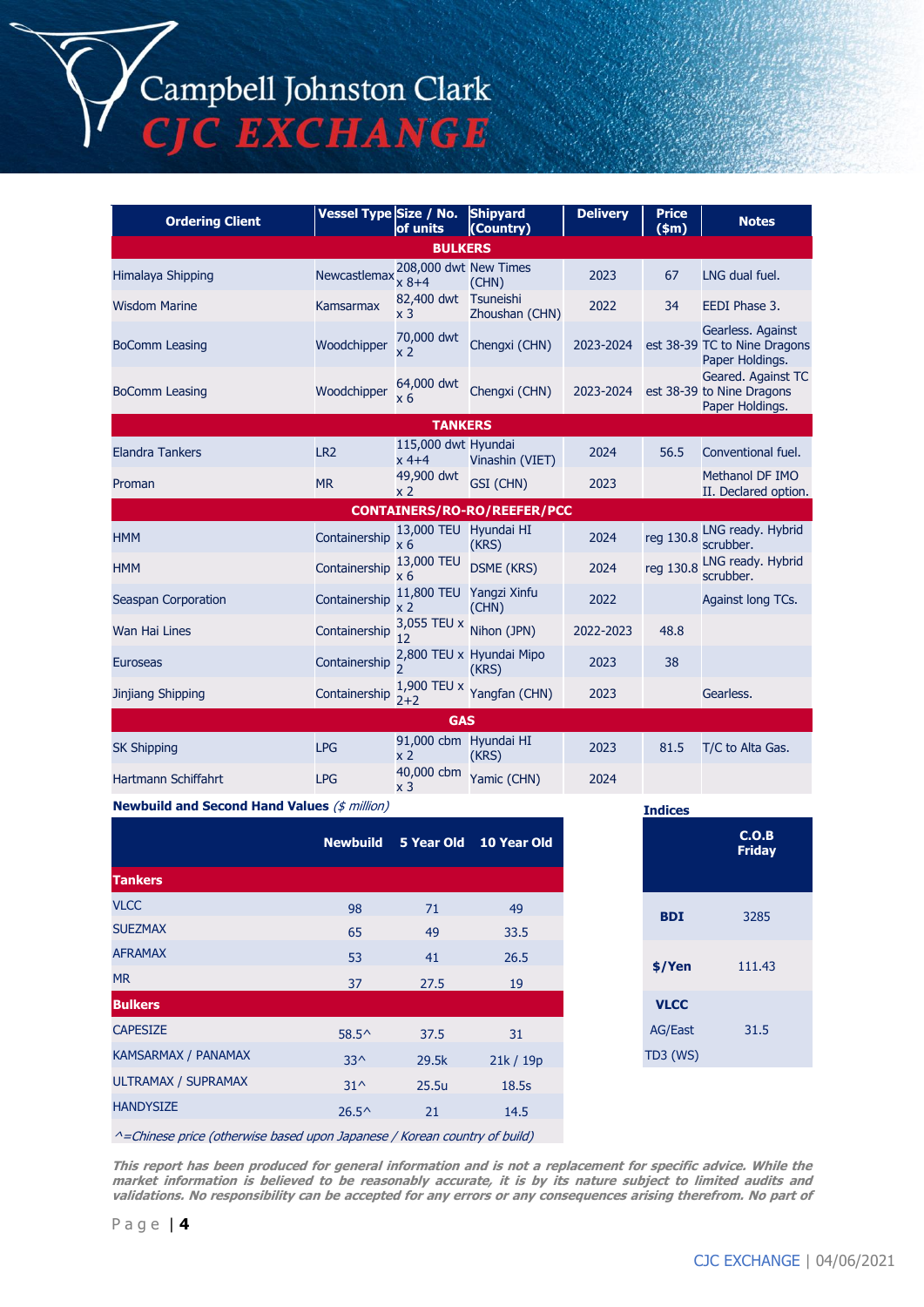

**the report may be reproduced or circulated without our prior written approval. © E.A. Gibson Shipbrokers Ltd 2021.**

### CJC Market News



Campbell Johnston Clark (CJC) is a medium-sized international law firm advising on all aspects of the shipping sector, from ship finance to dry shipping and comprehensive casualty handling, and all that happens in between. Today, we Campbell Johnston Clark have offices in London, Newcastle, Singapore and Miami.

#### **Black Sea MoU annual PSC report 2020 released**

The Black Sea Memorandum of Understanding on Port State Control has just released its Annual Report for 2020.

A total of 5,721 inspections were conducted in 2020, about 315 less when compared to 2019. Notwithstanding this, it was reported that there was an approximate 13.7 per cent increase in vessel detentions when compared to 2019. Further, a total of 241 vessel detentions were recorded in 2020. This is 29 more than in 2019 even though lesser inspections were carried out.

The report states that the most notable operational deficiencies recorded in 2020 was in safety of navigation (15.1%), then life-saving appliance (12.9%), health protection, medical care, social security (12.0%), fire safety measures (9.18%) and structural conditions (7.14%). Additionally, of all detainable deficiencies, International Safety Management ("**ISM**") issues accounted for about 10 per cent of them, an increase of 1.15 per cent from the previous year. The Black Sea MoU states that this is one area (i.e ISM issues) that remains a noteworthy concern for them and will continue to investigate ships in the region for any shortcomings in their Safety Management Systems or SMS.

On a positive note however, the average deficiencies per ship inspection has decreased in 2020 when compared to 2019. The average number of deficiencies in 2020 was recorded at 2.70, which is an approximate decrease of about 16 per cent. Total deficiencies stood at 15,442, down from 19,422 from the previous year.

When looking at the data by top five ship type inspected, bulk carriers accounted for majority of the inspections with a 37.29% share and this is followed by general cargo (34.7%), oil tankers (11.7%), chemical tankers (7.68%) and then container vessels (3.44%). The rest were made up of Ro-Ros, livestock carriers, tugs and other vessel type. This is not surprising as the top 5 account for the majority of the ships in the world's merchant fleet, with general cargo ships topping the list.

However, of ships detained out of the inspections, general cargo and multi-purpose ships topped the list with 37.8 per cent of the share and then followed by bulk carriers, with 34.9%.

The PSC Annual Report covers the period between 1 January 2020 and 31 December 2020. The report can be read [here.](http://www.bsmou.org/downloads/annual-reports/BSMOU-AR-2020.pdf)

References:

P a g e | **5**